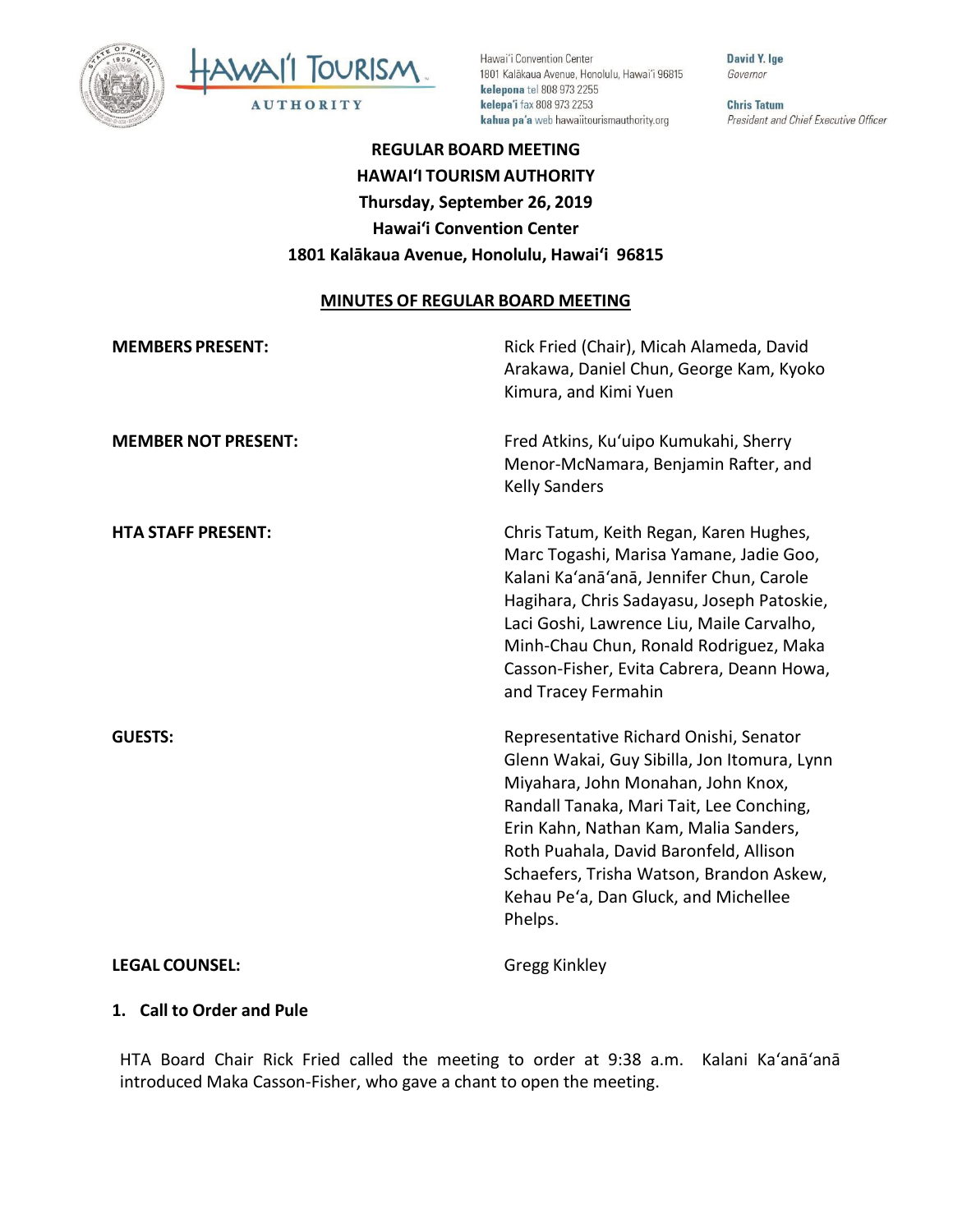Mr. Casson-Fisher introduced Kehau Pe'a, who gave a presentation to the Board on the history of pā'ū riding. Ms. Pe'a informed the Board that she would ride in the Aloha Festival as the pā'ū queen and that she has participated in a pā'ū unit in the Aloha Festival parade for several years. She explained that within a single pā'ū unit, there are seven riders: a princess, who is the only person allowed to weave the road on horseback, a page, female attendants, and male outriders.

Ms. Pe'a also provided the Board with a brief history of the tradition. She explained that the history of the tradition dates back to 1793, when Captain James Vancouver gifted Kamehameha I with black longhorn cows, and in 1803, Richard Cleveland gifted Kamehameha I with horses. Kamehameha I placed a kapu on the black longhorn cows and horses so that no person was allowed to kill them.

### **2. Approval of Minutes of the August 22, 2019 Board Meeting**

Chair Fried requested a motion to approve the minutes of the August 22, 2019 Board meeting. George Kam so moved and Benjamin Rafter seconded the motion, which was unanimously approved by all Board members present.

## **3. Report of Permitted Interactions at an Informational Meeting or Presentation Not Organized by the Board Under HRS § 92-2.5(c)**

Chair Fried asked the Board whether there were any permitted interactions to report, and there were none.

Chair Fried took this time for announcements. He announced that Karen Hughes' last Board meeting was today. He thanked several legislative aids, Representative Richard Onishi, and Senator Glenn Wakai for being present. He also thanked Mr. Kam for bringing food to the Board meetings.

### **4. Report Relating to Staff's Implementation of HTA's Programs During August 2019**

Chair Fried acknowledged HTA CEO Chris Tatum to provide a report on HTA's activities in August 2019. Mr. Tatum said that HTA worked with the University of Hawai'i to sponsor their football game against the University of Washington. He stated that the total budget for the promotion was \$50,000. Activities included the University of Hawai'i and University of Washington cheerleaders visiting Seattle's Children's Hospital, which was then taped and played during the game in front of the entire stadium. He said that on Friday night during an event, a representative from the University of Hawai'i's President's office and football head coach Nick Rolovich both expressed their appreciation of HTA's support of the University of Hawai'i's athletics. Mr. Tatum added that he hoped this event would be a benchmark to continue working with University of Hawai'i's athletics program to achieve HTA's goals.

Mr. Tatum added that HTA was working with the University of Hawai'i Shidler Business School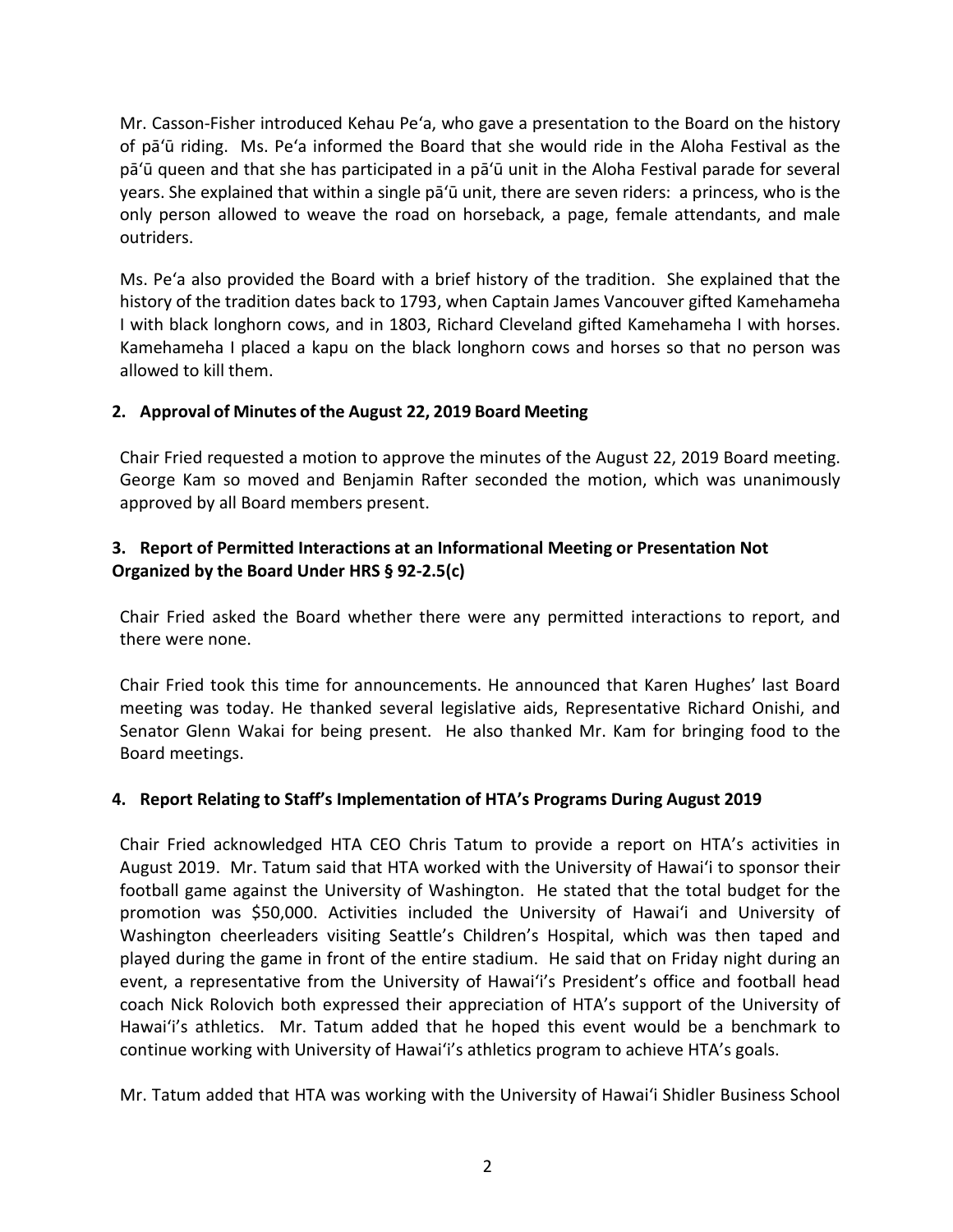to improve their scholarship program and will present the plan to the HTA Board upon its completion.

Mr. Tatum acknowledged the Association of Volleyball Professionals' (AVP) beach volleyball tournament was held recently in Waikiki. He added that players held clinics in different areas in the State. Mr. Tatum said that HTA will evaluate the event's impact, but that he received positive feedback regarding the event.

Mr. Tatum stated that HTA sponsored the Council for Native Hawaiian Advancement (CNHA) Conference at the Hawai'i Convention Center. He added that HTA was the title sponsor for over one-thousand attendees over three days. He added that the CNHA allowed him to speak at the event, during which he expressed HTA's appreciation for CNHA's focus and that culture was a major pillar for HTA's success. Mr. Ka'anā'anā added that attendees told him that they appreciated HTA's President and CEO speaking earnestly, and that no other person from HTA had ever addressed the community in that way. He added that HTA moved the needle of addressing concerns of HTA's authenticity in presenting Hawaiian culture in the tourism industry.

Mr. Tatum stated that Ms. Hughes had done a great job in reorganizing HTA's marketing efforts and doing requests for proposals (RFPs) for the Asia markets. He added that HTA was finalizing the project within the next week and would have presentations on the topic.

Mr. Tatum said that HTA led a bus tour on the west coast of the United States, from San Diego to Washington State. He added that the bus tour was solely to market Hawai'i Island. Mr. Ka'anā'anā added that there was great inclusion of Hawaiian practitioners in the marketing effort.

Mr. Tatum addressed that the Los Angeles Clippers were arriving the following week. He stated that there were multiple clinics planned, and HTA would ensure that local children would attend the games.

Mr. Tatum said he was invited by Brand U.S.A. to attend a China Tourism Summit. He said that tourism from China has slowed down nationwide and not just in Hawaii. He added that the Summit addressed the reason Chinese visitors have declined has been due in part to the fact that the U.S. has not taken more efforts to welcome Chinese travelers. The facts that the U.S. market does not have people in the visitor industry and Chinese credit cards do not work in the U.S. were primary reasons why visitors from China have slowed down in recent years. Mr. Tatum stated that the idea that trade wars between the U.S. and China have slowed down the Chinese visitors industry is a misperception.

### **5. Presentation by the Hawaii State Ethics Commission Regarding an Overview of the State Ethics Code for State Board Members**

Chair Fried acknowledged Dan Gluck, Director of the Hawaii State Ethics Commission, to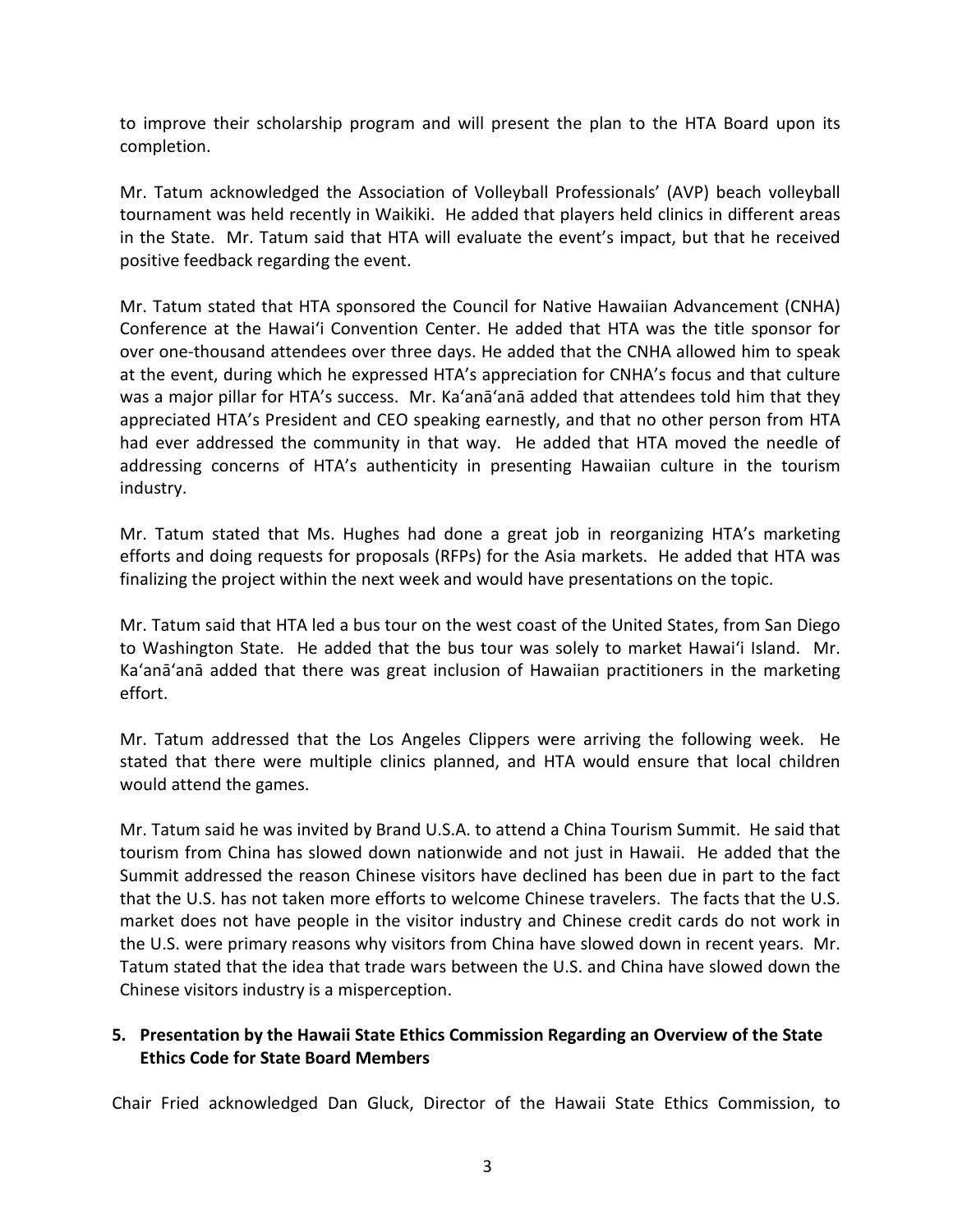present an overview of the State's Ethic Code for State Board members. Mr. Gluck began his presentation by stating that the Ethics Code applies to every person with a state title, with the exception of judges and justices. The Ethics Code applies even to volunteers and elected officials.

Mr. Gluck stated that the Ethics Code prohibits the disclosure of confidential information. Further, State employees may not use confidential information for their own or others' benefit.

Mr. Gluck stated that the Ethics Code prohibits the acceptance of gifts if it is reasonable to infer that the gift is offered to influence or reward an official governmental action. Mr. Gluck explained that gifts are defined as anything of value, which can include plane tickets, concert tickets and food. He added that gifts are considered using three factors: 1) value; 2) relationship of the donor and recipient; and 3) whether the gift benefits the State. Mr. Gluck clarified that it is acceptable to accept items that are part of a negotiated contract, for example, if a sponsorship gives tickets for promotional purposes. However, the tickets should only be used if the recipient is attending the event in their capacity as a State employee, i.e., to ensure that the contract is being fulfilled. Mr. Gluck also discussed receiving free airfare for work purposes. He said that this most frequently happens when a State employee is invited to a trade show, and that these situations are typically acceptable so long as the organization is not a lobbying group. He added that the State Ethics Commission has forms available to accept airfare or other gifts. Last, Mr. Gluck stated that the Ethics Code requires employees to report gifts from the same donor if the value of those gifts over time is equal or greater than \$200.00.

Mr. Gluck stated that the Ethics Code requires fair treatment of all State employees. He stated that State employees cannot engage in financial transactions with any subordinates. In line with these rules, private fundraising is prohibited because it may be considered coercive to coworkers who may feel obligated to donate due to their working relationship. He stated that the exception to this rule is for State-sanctioned fundraisers, such as for Aloha United Way. Mr. Gluck further stated that the Ethics Code prohibits the use of State resources for private business purposes.

Mr. Gluck stated that the Ethics Code requires State employees to avoid transactions that pose a conflict of interest. He said that there are three basic rules to determining whether a conflict of interest exists. The first is that a State employee cannot be on both sides of a single transaction. The second is that a State employee cannot create new conflicts, for example, accepting an engagement with a party that has an agreement with the State. The third is that a State employee cannot represent any person or entity on a matter before a governmental agency on a matter he or she worked on while employed by the State.

Mr. Gluck stated that the last consideration is that the Ethics Code is the bare minimum standard of conduct and that agencies are permitted to create stricter rules.

### **The Board meeting recessed at 11:02 a.m.**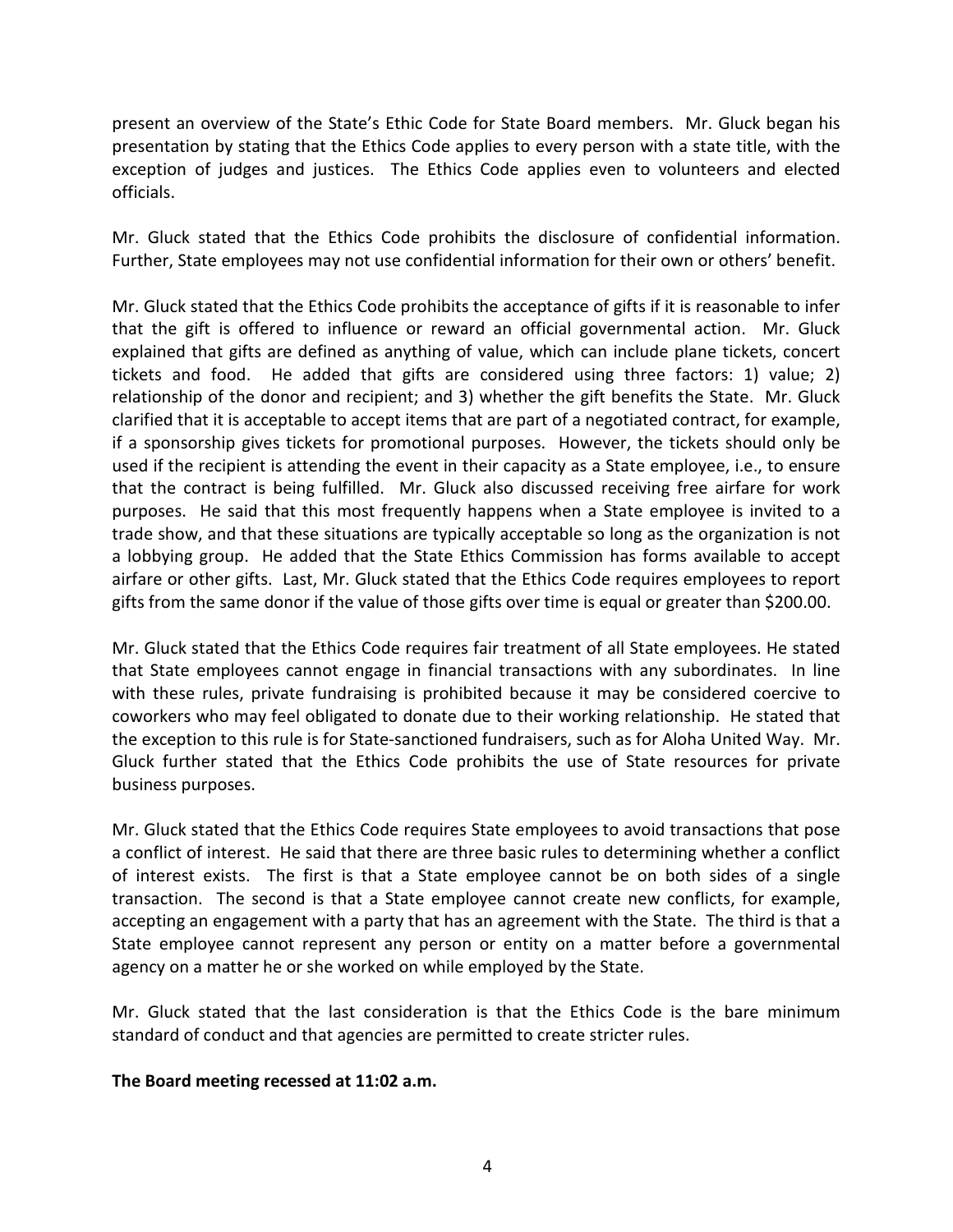### **The Board meeting reconvened at 11:18 a.m.**

## **6. Presentation and Discussion of Current Market Insights and Conditions in Hawaii and Key Major Hawaii Tourism Markets, Including the United States, Japan, Canada, Oceania, Other Asia, Europe, and Cruise**

Chair Fried acknowledged Jennifer Chun to provide the current market insights for July 2019 and August 2019. Ms. Chun stated that HTA's visitor statistics were published the morning of the meeting. She stated that expenditures were approximately \$1.5 billion, and total visitor arrivals were at 928,178 visitors, up 9.8% from August 2018. She stated that no out-of-state cruise ships visited Hawai'i in the month of August and that total visitor days increased 7.6%. She stated that spending increased from the previous year on all islands except Moloka'i, and air seats increased by 4.3% to approximately 1.2 million.

As of Thursday, September 19, 2019, RevPar was at \$244, up 10.7%, ADR at \$190, up 3.4%, and occupancy at 84.3% up 5.5% from the previous year. Ms. Chun added that the increase in statistics were in part due to Hurricane Lane's negative impact on tourism in August 2018.

Ms. Chun stated that HTA engaged with Omnitrak Group to survey State residents on different aspects of the tourism industry, and that the survey would have the same questions as the previous year except for questions pertaining to the public's perception of HTA. Kyoko Kimura asked whether there were questions on the primary drivers of public perception on tourism. Ms. Chun responded that in the previous year, Omnitrak's driver analysis found that HTA could improve by having the public have a voice in decision-making, presenting Hawaiian culture in an authentic manner, and working to preserve Hawaiian culture and language. She added that in previous years, the largest driver for public perception on tourism has been the economy, and that public opinion changes from year to year. Ms. Kimura asked whether there would be questions on illegal vacation rentals on the survey. Ms. Chun responded that part of the survey would be what people think about illegal vacation rentals, and her perception was that residents are most concerned on illegal vacation rentals' impact on the average cost of living. Mr. Fried asked why the Leadership Team decided to remove questions pertaining to the public's perception of HTA. Ms. Chun replied that the questions on HTA and what the public knew about HTA were not important, and cutting those questions would improve the survey by making it shorter with more segmentation of specific questions. Mr. Tatum added that he believed the questions on HTA were self-serving, and that whether the community's support of HTA is not important to measure compared to the community's support of tourism.

Representative Onishi stated that the public's perception of HTA is important to the Legislature because it is a factor which drives some of the State's policies. He said that previously, the public perception was that HTA was not involved or engaged in the community, but that the perception has improved over time. He added that he still believed that a gauge on public perception of HTA would be beneficial.

Ms. Kimura asked whether cruise ships were contributing to expenditures. Ms. Chun replied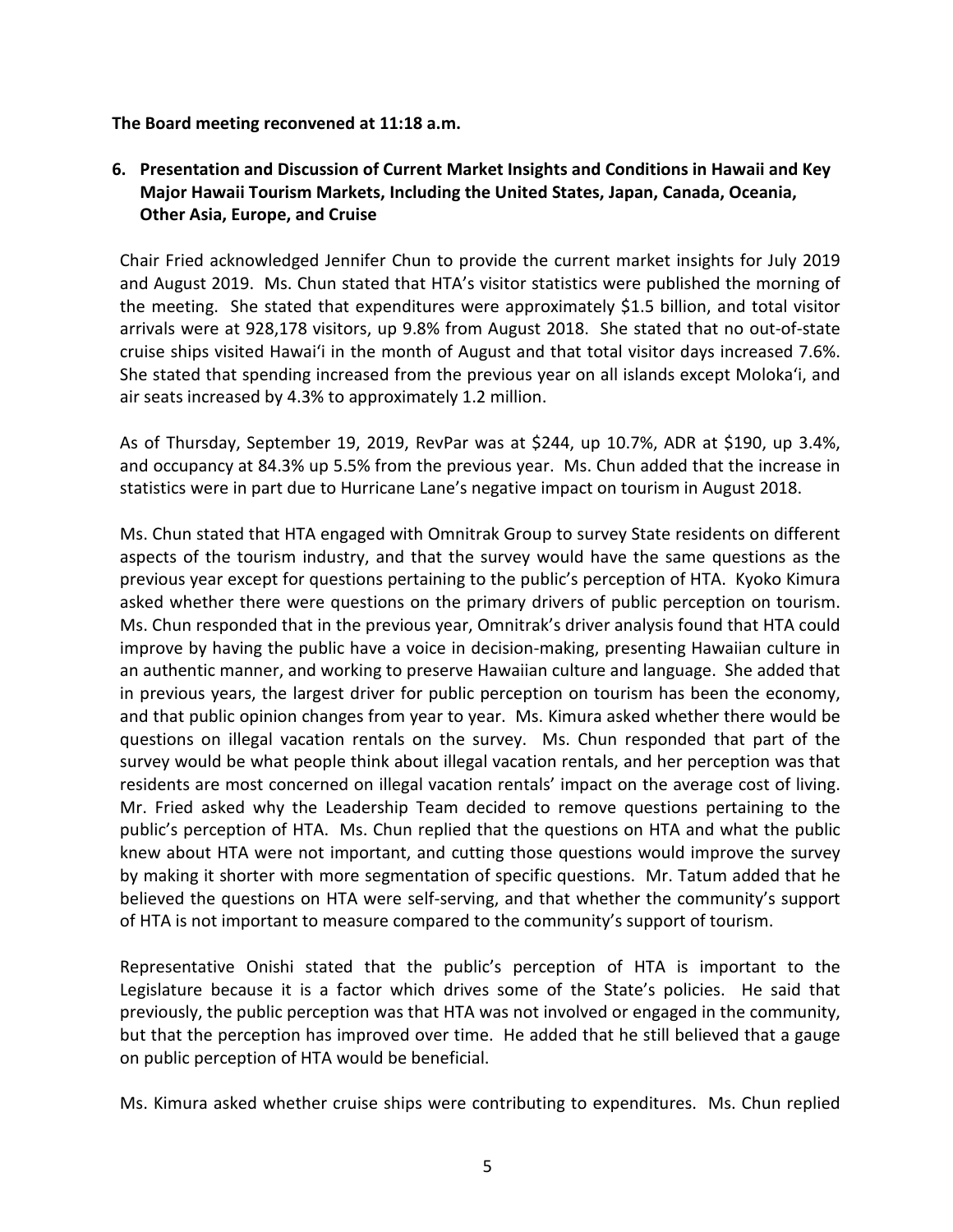that for cruise ships, average spending per person tends to be lower because visitors have paid a significant amount to be on the cruise. She added that, more significantly statistics showed lower spend per day from Japanese visitors.

### **7. Presentation, Discussion and Action on HTA's Financial Reports for August 2019**

Chair Fried acknowledged Keith Regan, whom provided financial reports for August 2019. Mr. Regan explained that over the next eight to nine months, the Board will become more familiar with the budget statement. He explained that the budget breaks out larger categories to give the reader an easier time understanding how funds are allocated and distributed. He added that the reader can notice that as HTA begins to allocate funds, each budget category will include more information on how funds have been allocated to specific programs. Mr. Regan stated that in August HTA did not issue any contracts but would issue several in the month of September.

Mr. Regan pointed the Board to the next tab in the financial statements, showing HTA's reallocation for major budget categories. Mr. Regan added that on average \$6.6 million in transient accommodation tax transfers to the tourism special fund and based on HTA's projection HTA expects to have 27.5% of funds unallocated or unassigned at the end of June 2020. He added that this amount will continue to change overtime.

### **8. Update on the Status of the 2018 Audit Action Plan**

Chair Fried acknowledged Mr. Regan to provide an update on the status of the 2018 Audit Action Plan. Mr. Regan stated that HTA has been actively working on a new procedure for procurement and that HTA's financial procurement team reviewed the procedure and had no specific changes. He added that although the update in the Board packet states that the procedures are only 75% complete, it is close to being complete. The remaining items in the Audit Action Plan address HTA's administrative expenses as addressed by the auditor. He stated that for this task, HTA would continue to work with the Attorney General's office and the State Legislature. However, due to the nature of the issue, it was difficult to commit to a date for when these items will be accomplished. He added that HTA will look toward the chairs of the House and Senate Tourism Committees to address these issues.

David Arakawa asked whether there was a procedure to request an opinion from the Attorney General's office. Gregg Kinkley replied that the best way would be to send a letter to the Attorney General's office.

### **9. Report of the Strategic Plan Investigative Committee's Activities**

Chair Fried recognized Strategic Plan Investigative Committee Chair Kimi Yuen to discuss the committee's recent activities. She thanked HTA's Leadership Team for their many hours of reviewing the first draft of the next Five-Year Strategic Plan. Ms. Yuen stated that the committee has been going through each overarching goal and the vision under the four pillars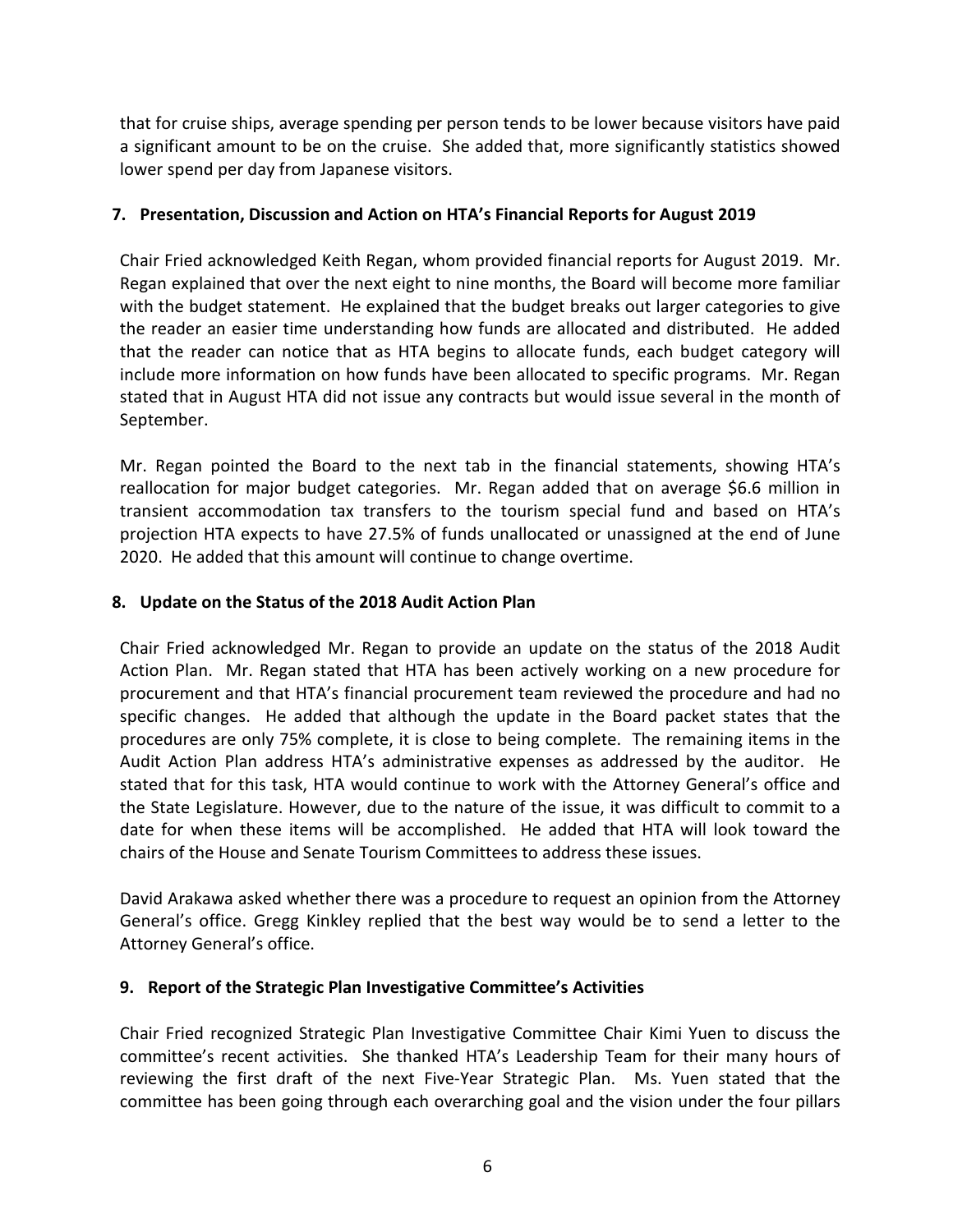of brand marketing, community, culture and natural resources. She added that they are discussing the strategic plan with over forty stakeholders.

## **10. Presentation by AEG Regarding an Update of Hawai'i Convention Center Recent Operational Activities and Sales Initiatives**

Chair Fried acknowledged Teri Orton to present the update of the Hawai'i Convention Center's recent operational activities and sales initiatives for the month of August. Ms. Orton said that thirteen events were held in the month of August, generating a total of \$14.6 million in revenue and \$1.4 million in tax revenue to the State. Ms. Orton explained that the bottom line results are a net loss of \$329,000 for the month of August. She added that the year-to-date reforecast reflects gross revenue at \$15.8 million and a net loss of \$2.7 million.

Ms. Orton stated that some initiatives to close the gap of revenue loss include picking up a corporate piece of business with approximately 800 delegates, spending \$75,000 in rent and \$50,000 and food and beverage. She further stated that they are also looking at hosting more local events in their vacant spaces, including a Pa'ina Christmas package for local corporations to host their holiday events at the Convention Center.

Ms. Orton stated that for August, food and beverage revenue came in at \$754,700, with a net income of \$250,200. She added that the year-to-date reforecast is revenue of \$10.2 million with a net income of \$3.7 million. The total revenue generated by the Hawai'i Convention Center in 2019 is \$218.1 million, with a return on investment (ROI) of \$14.58 for every dollar spent to the State.

Ms. Orton acknowledged Mari Tait for an update on capital improvement projects in the Hawaii Convention Center. Ms. Tait provided the following updates on certain capital improvement projects. The project for boiler replacement is currently in permitting and has a target installation of December 2019. AEG issued an addendum to the RFPs for the cooling tower replacement project. The project for the Ala Wai waterfall repair has been awarded and the contractor was issued a notice to proceed. AEG awarded a contract for improvements to facility equipment, and the target delivery for that project is February 2020. AEG issued an RFP for the camera, network video recording, and access control, with the deadline for proposals being the end of September. AEG issued an RFP for the trellis renovation project, with proposals due in mid-October. Last, AEG plans to issue an RFP for the ADA lift replacement project in the month of October.

Ms. Orton stated that the Hawai'i Convention Center planned a new initiative for the holiday season. The Hawai'i Convention Center will host a Winter Wishes Holiday Festival from November 29 through December 24, 2019.

Orton acknowledged Lee Conching to provide a report on recent sales initiatives. He informed the Board that for the HCC pace report there are still gaps for years 2021 and 2023, but they have had recent activity that will increase the definite and tentative room nights between 2021